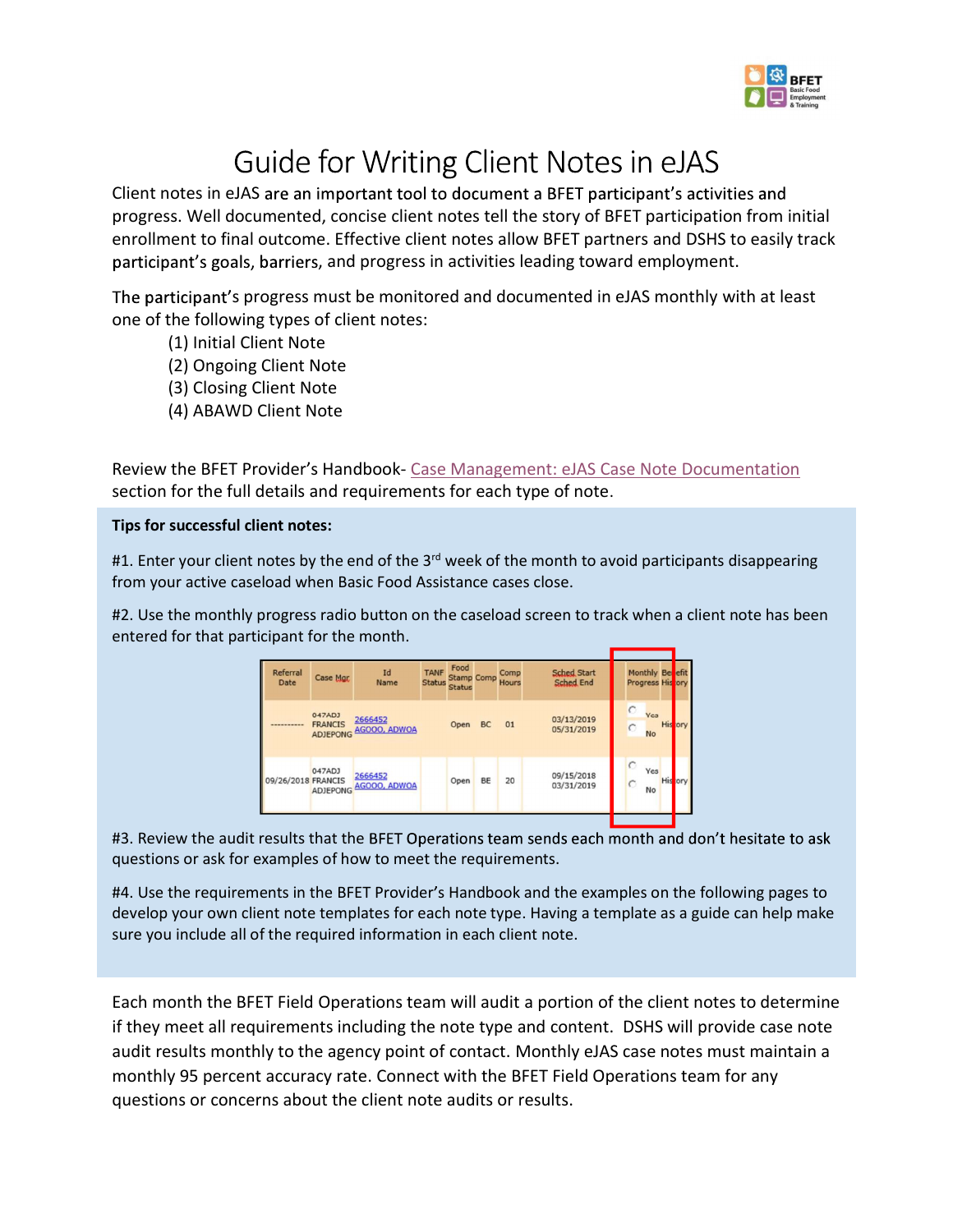Initial Client Note is used in the 1<sup>st</sup> month of participation and must address the **Employment Goal** and

Guide for Writing Client Notes in eJAS<br>Initial Client Note is used in the 1<sup>st</sup> month of participation and must address the <mark>Employment Goal</mark> and<br>the <mark>planned BFET activities to reach the goal.</mark><br>Example 1. Chelsea is parti Guide for Writing Client Notes in eJAS<br>Initial Client Note is used in the 1<sup>st</sup> month of participation and must address the <mark>Employment Goal</mark> are<br>the <mark>planned BFET activities to reach the goal</mark>.<br><u>Example 1</u>, Chelsea is par Example 1. Chelsea is participating in BFET at Our Community College; she has completed her IEP and Guide for Writing Client Notes in eJAS<br>Initial Client Note is used in the 1<sup>st</sup> month of participation and must address the <mark>Employment Goal</mark> and<br>the <mark>planned BFET activities to reach the goal.</mark><br><u>Example 1</u>, Chelsea is par degree in Computer Science/Network Administration. She anticipates finishing the degree in Spring Quarter 2021. She was reminded to check in monthly and was given information on campus resources Guide for Writing Client Notes in eJAS<br>Initial Client Note is used in the 1<sup>1</sup> month of participation and must address the <mark>Employment Goal</mark> and<br>the <mark>planned BFET activities to reach the goal</mark>.<br><u>Example 1</u>, Crelse is parti Guide for Writing Client Notes in eJAS<br>Initial Client Note is used in the 1<sup>11</sup> month of participation and must address the <mark>Employment Goal</mark> and<br>the <mark>planned BFET activities to reach the goal.</mark><br><u>Example 1</u>, Chelsen is por Guide for Writing Client Notes in eJAS<br> **Initial Client Note** is used in the 1<sup>34</sup> month of participation and must address the <mark>Employment Goal</mark> and<br>
the <mark>planned BFET activities to reach the goal.</mark><br>
<u>Example 1</u>. Chelsed i BFET orientation. She is confident in her *career choice as Network Administrator* and is pursuing an AAS

Example 2. Completed BFET intake and assessment with client. He has the following barriers: limited English and limited transferrable job skills barriers. IEP will address these barriers as follows: Client will work with case manager 5 hours a week in supervised job search. Case manager will refer client to is work in the medical field. such as tutoring center. She is currently <mark>enrolled in 15 credits for Foll Quarter.</mark><br>Ex<u>ample 2</u>, Completed BFET intoke and assessment with client. He has the following barriers: limited<br>Finalish and limited transferrable English and limited transferrable job skills barriers. IEP will address these barriers as follows: Client will<br>work with cose monoger 5 hours a week in supervised job search. Case manager will refer client to<br>resources for resources for further ESL classes. Short term goal is any job to pay expenses, long term employment goal

He wants to complete GED to open up job opportunities. He is *unsure of his employment goal* at this time and is <mark>open to most opportunities</mark>, but GED will be needed to qualify for most jobs.

Ongoing Client Note is entered at least once per month throughout the person's BFET participation. Address the participation and progress for all activities/components.

If it applies, also document: For JS component address how job search logs were received from client, information about the review of job logs, and follow up plans. Progress towards reaching individual **the entity** contact, document the attempts to contact me wanns to complete ace to to uper up plot uppor uppor uppor uppor the strategies for the strategies for the strategies for all activities for the present's form and is open to most opportunities, but GED will be needed t ny changes in employment/education plan, reason for delay in progress and if unable to make

search logs were completed and submitted weekly. CM reviewed logs with Mark and discussed follow up strategies, interview prep, and strategies to focus search through online postings.

<u>Example 2</u>. Alison's instructors report she is <mark>making satisfactory progress in Medical Administrative</mark><br><mark>Assistant classes.</mark><br>Example <u>3</u>. Client <mark>attended Strategies for Success class on 11/5, 11/12, 11/19</mark> and plans to a Assistant classes.

11/26. Reports she is learning a lot of useful skills.

Ongoing Client Note is entered at least once per month throughout the person's BFET participation.<br>Address the <mark>participation and progress for all activities/components</mark><br>If it applies, also document: For <mark>35 component addr</mark> Ongoing Client Note is entered at least once per month throughout the person's BFET participation.<br>Address the <mark>participation and progress for all activities/components</mark><br>information about the review of job logs, and follow resume and cover letter to new job positions and send a copy to us to review. Turned in Job Search Logs for weeks 09/15-09/30 for a total of 7 contacts. CM worked with client to create follow-up contact plans for each employer. goals, any <mark>changes in employment/education plan</mark>, reason for delay in progress and if unable to make<br>
<u>Example 1. Mork completed 6 hours per week of JS and all checkins</u> with CM for the month of July. Job<br>
<u>Example 1. Mor</u> contact, document the attempts to contact<br>
<u>Example 1.</u> Mark completed 6 hours per week of JS and all check-ins with CM for the month of July. Jo<br>
search logs were completed and submitted weekly. CM reviewed logs with Mark Example 1. Mark <mark>completed 6 hours per week of JS and all check-ins</mark> with CM for the month of July. Job<br>serach logs were completed and submitted weekly. CM reviewed logs with Mark and discussed follow up<br>strategies, interv Example 4. John was in office today. Talked about resume/cover letter and is interested in creating a different resume that is more targeted toward each job he is applying for. Stated he will create a new activities to reach the goal.<br>
activities to reach the goal.<br>
as participating in BFET at Our Community College; she has core is senting in a participation in the rate are choice as Network Administrator or Science/Network enter. She is currently enrolled in 15 credits for Fall Quorter.<br>
Need BFET intoke and ossessment with client. He has the following barriers: limited<br>
detronsferrable job skills barriers. IEP will address these barriers as

**Example 5.** Deanna **continues to participate in accounting program** at Our College. Updated VE

he was unable to complete any job applications the last 2 week due to illness. Example 6. Jerry did not complete all required employer contacts for March. Jerry emailed CM reporting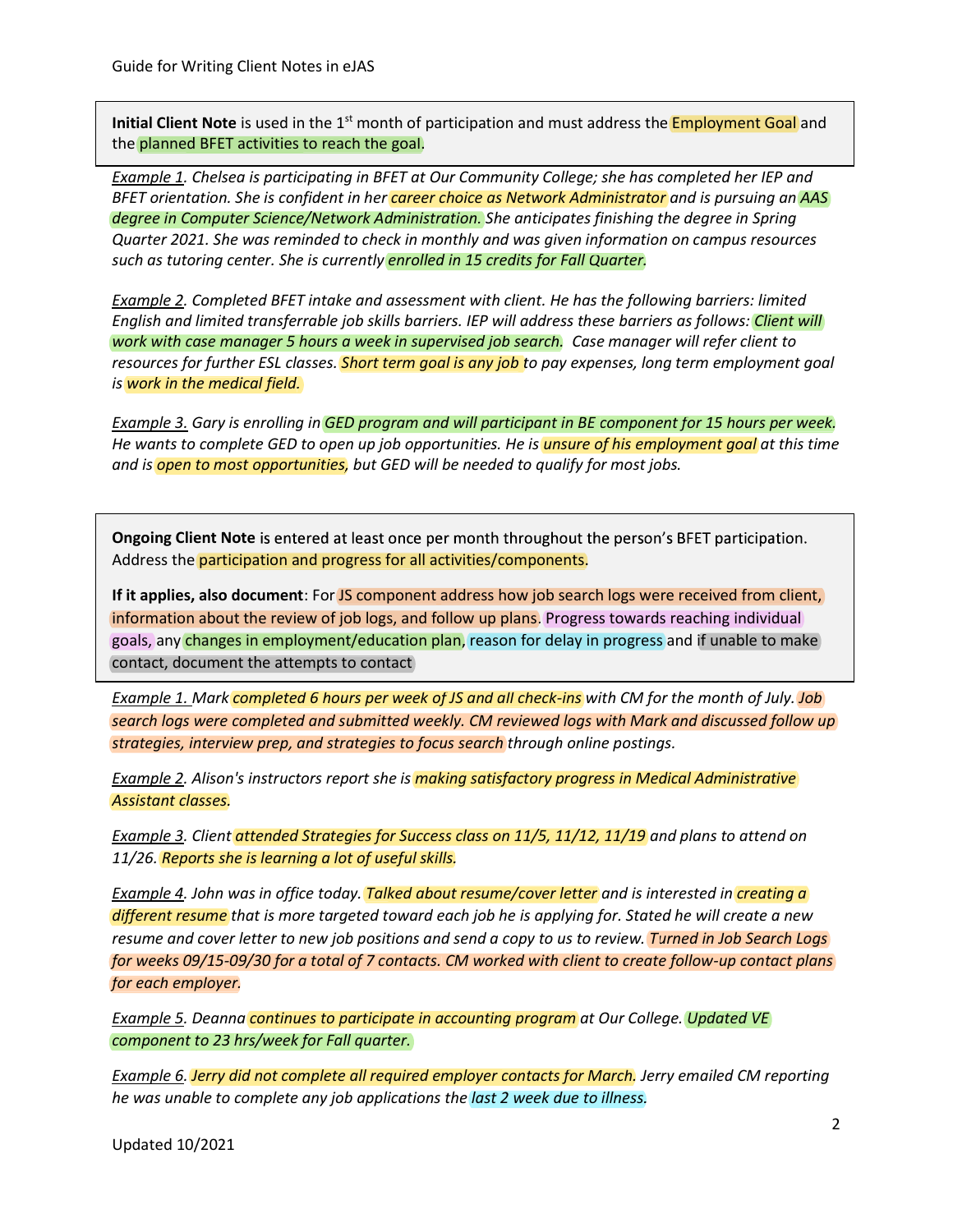**Ongoing Client Note** is entered at least once per month throughout the person's BFET participation. Address the participation and progress for all activities/components.

If it applies, also document: For JS component address how job search logs were received from client, information about the review of job logs, and follow up plans. Progress towards reaching individual Guide for Writing Client Notes in eJAS<br> **Ongoing Client Note** is entered at least once per month throughout the person's BFET participation.<br>
Address the <mark>participation and progress for all activities/components.</mark><br>
If it a contact, document the attempts to contact Guide for Writing Client Notes in eJAS<br> **Ongoing Client Note** is entered at least once per month throughout the person's BFET participation.<br> **Anderess the participation and progress for all activities/components.**<br> **If it** ny changes in employment/education plan, reason for delay in progress and if unable to make

Example 7. Michael's JS component has been extended out to 9/28. Cl has been completing JS hours but not at 5 contacts/week. Email has been sent to cl<mark>requesting missing JS logs.</mark> Also recommended

Example 8. Deon checked in for October via the BFET Canvas page. He shared that he has a solid budgeting plan in place to manage his finances while in school. He stated the <mark>first week of school has</mark> gone well and that he has been maintaining a regular schedule. No issues or concerns raised at check in.

Guide for Writing Client Notes in eJAS<br> **Ongoing Client Note** is entered at least once per month throughout the person's BFET participation.<br>
If it applies, also document: For JS component address how job search logs were Example 9. Annette checked in for October via the BFET Canvas module. **She stated her courses are off to** a 'good' start this quarter. Verified full time registration<mark>.</mark> Annette stated she is feeling like she has finances under control and she is teaching her children how to budget, too. She has required textbooks for the program and no concerns at this time. If it applies, also document: For <mark>15 component address how job search logs were received from client,<br>information about the review of job logs, and follow up plans. Progress towards reaching individual<br>goals, any changes </mark> contact, document the attempts to contact<br>Example 7. Michael's <mark>15 component has been extended out to 9/28</mark>. Cl has been <mark>completing JS hours but<br>not at 5 contacts/week. Email has been sent to clrequesting missing JS logs.</mark> not at 5 contacts/week. Email has been sent to clrequesting missing JS logs. Also recommended<br>Workshop starting on 9/10 to help with time management skills.<br>Example 2, Deon checked in for October via the BFET Canvas page. Workshop starting on 9/10 to help with time management skills.<br><u>Example 8.</u> Deon checked in for October via the BFET Canvas page. He shared that he has a solid budgeting plan in place to manage his flatomage implementation for the must make the checked in for October violent and the first Cannot meantle in Special Decision in the Color Color to the Color violent Checked in the Color Color violent Checked in the Color Color Color Color Color **Example 15 South 15 South 15 South 15 South 15 Southern State 16 Southern State 16 South 15 South 16 Southern State 16 Southern State 16 Southern Carvas module. She stated her courses of Canvas module. She stated her cour** 

classes and did not pass the courses. He will re-take classes Winter quarter and will utilize tutoring services on campus. **a good stort this quarret, veryined metropy the registration**. Annexers stated sine is jeeling the schild not societized to the program and no concerns at this time.<br>
<u>Example 10</u>. Kyle did not successfully complete Fall pinances under continuin and sine is teaching neir children in ow to budget, too. She has required textools s<br>Example 10. Kyle **did** not successfully complete Fall quarter closses. He struggled with math and English<br>classe Example 10. Kyle did not successfully complete Fall quarter closses. He struggled with math and English<br>classes and did not pass the courses. He will re-take classes Winter quarter and will utilize tutoring<br>example 11. No <mark>successfully complete Fall quarter classes</mark>. He struggled with math and English<br>he courses. He will re-take classes Winter quarter and will utilize tutoring<br><mark>report received for May;</mark> sent email reminder of requirement to He will re-take classes

BFET program every month.

reschedule. Will continue to try to contact. Example 12. Mary did not show up for our past 2 weekly meetings. Unable to determine progress in Supervised Job Search activities. I called and emailed after each scheduled meeting to check in and try to

they are no longer a BFET participant. Closing Client Note is entered when BFET participation ends to document the outcome and explain why

BFET program. Closed JT component with IC - incomplete code effective 10/1. Example 1. Received notification that Mike has moved to Oregon and will not be participating in the

further services. **Example 2.** Closed JS component EE as client has permanent employment and is not in need of any

services on campus.<br><u>Example 11</u>. <mark>No progress report received for May</mark>; sent email reminder of requirement to check in with<br>BFET program every month.<br>
<u>Example 12</u>. Mary <mark>did not show up for our past 2 weekly meetings. Un</mark> registered for Winter quarter. Called and emailed to attempt to reach her and update plans to continue in BFET program. Example 12. Mary did not show up for our past 2 weekly meetings. Unable to determine progress in<br>Supervised Job Search activities. I called and emailed after each scheduled meeting to check in and try to<br>erschedule. Will c courses successfully. Has not not in need of any<br>rses successfully. Has no<br>odate plans to continue

section for the requirements for each type of note.\*\*